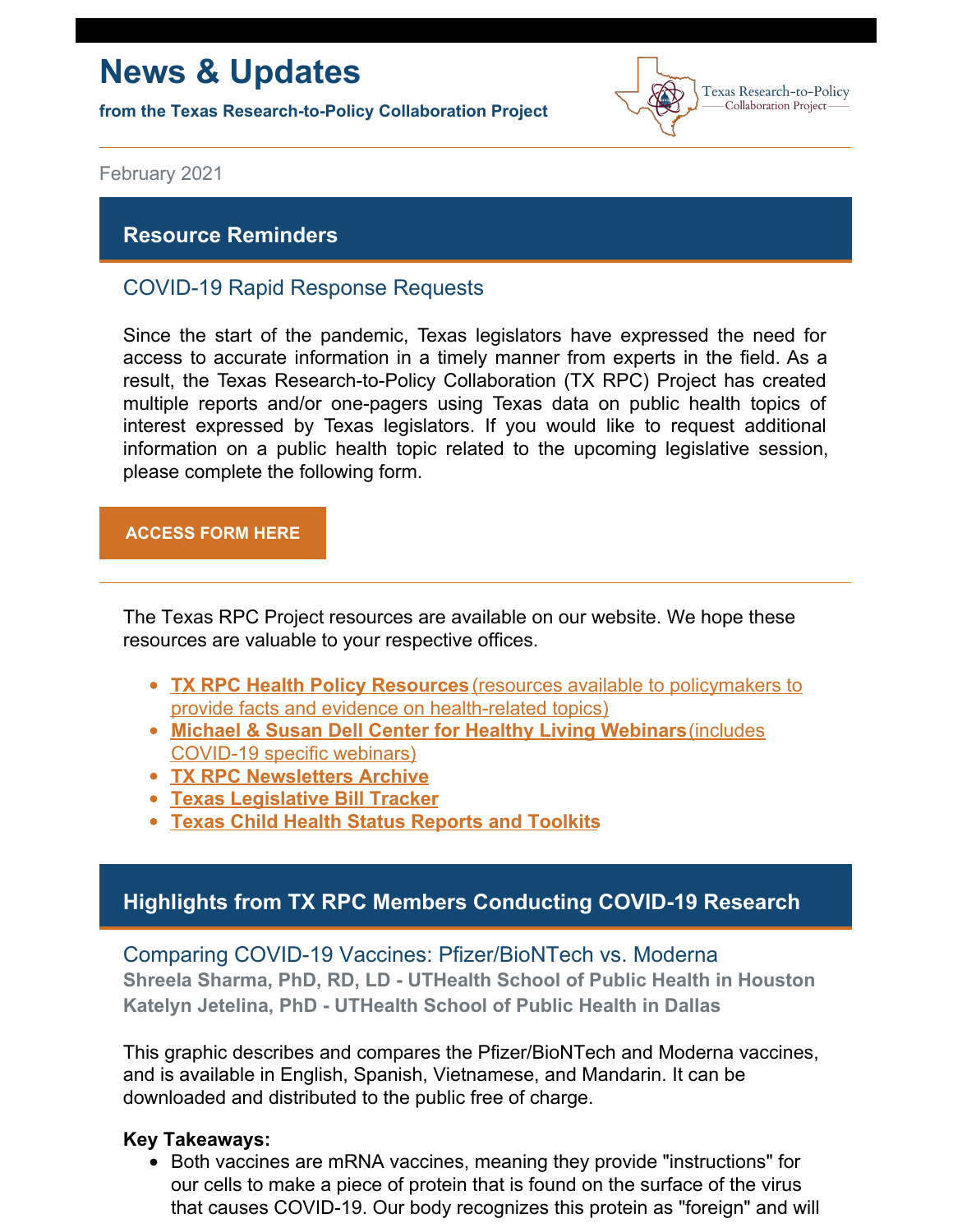build an immune response that protects us from COVID-19.

- To gain maximum protection and ensure "memory" immunity, you must get the second dose.
- Vaccine side effects are a sign that the immune system is responding as it should and do not mean that the vaccine is unsafe.

#### **VIEW THE [GRAPHIC](https://sph.uth.edu/research/centers/dell/legislative-initiatives/Pfizer+BioNTech+vs.+Moderna.pdf?language_id=1) IN ENGLISH**

### **VIEW THE OVERVIEW AND OTHER [LANGUAGES](https://sph.uth.edu/research/centers/dell/legislative-initiatives/texas-rpc-resources)**

Advocates worry vaccines will be out of reach for Black and Hispanic neighborhoods devastated by COVID-19

**Dennis Andrulis, PhD, MPH - UTHealth School of Public Health in Austin**

TX RPC Network Member Dr. Andrulis was quoted in a Texas Tribune article about COVID-19 and the disproportionate impact on minority communities. Advocates for minority communities are worried that they will have more trouble accessing vaccinations because of where vaccination sites are located. Dr. Andrulis stated that health officials should actively search for places like churches or community centers, which have been used as coronavirus testing sites, as vaccine distribution sites in underserved communities.

#### **Key Takeaways:**

- In Harris, Dallas and Travis counties, there are fewer vaccine distribution sites in majority Hispanic and Black areas.
- COVID-19 and the issues around access to care and the distribution of vaccines has been historically embedded in inequity.
- People in underserved communities do not often have vehicles and must rely on public transportation.

### **READ THE [ARTICLE](https://www.texastribune.org/2021/01/09/texas-coronavirus-vaccine-racial-inequality/)**

### Are two face masks better than one when it comes to slowing the spread of COVID-19?

**Catherine Troisi, PhD - UTHealth School of Public Health in Houston**

TX RPC Network Member Dr. Troisi spoke to KHOU-TV Channel 11 about wearing two face masks. "If you have a mask that is already double-layered and has a pocket you can put a filter in, it is probably not necessary to double mask," Dr. Troisi said. "If, however, you have a thin mask, then double masking might be a good idea."

#### **Key Takeaways:**

No matter what kind of mask a person wears, it is always better than no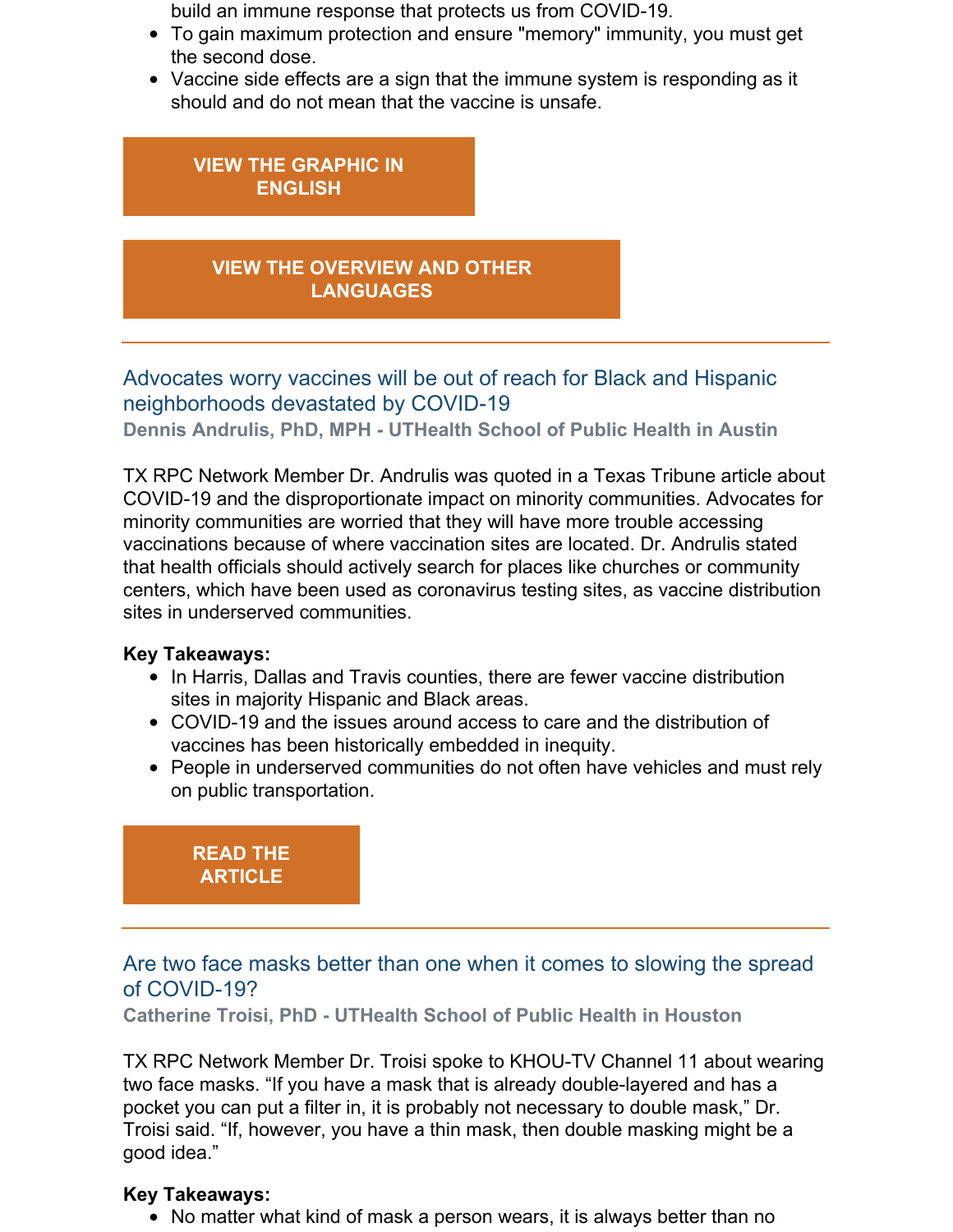mask.

• There is no real downside to double masking



# New Variants Mean We Need to Vaccinate Quickly

**Katelyn Jetelina, PhD, MPH - UTHealth School of Public Health in Dallas**

The emergence of three more contagious variants of the virus that causes COVID-19 has created a race to get as many people vaccinated as soon as possible. TX RPC Network Member Dr. Jetelina was quoted by North Texas NPR station KERA about the need to speed up vaccination efforts in order to keep new COVID-19 variants at bay. "We can get a mutation today or in a couple of months, and it will be able to completely escape the vaccine," she said. "And so all of these people would have to get a new vaccine and that is worst case scenario."

#### **Key Takeaways:**

- The longer the virus circulates without herd immunity the more likely a variant will come along.
- All three of the more contagious variants have been found in the U.S., according to the Centers for Disease Control and Prevention (CDC). Only one of them, the UK variant, has been confirmed in Texas.

**READ THE [ARTICLE](https://www.keranews.org/texas-news/2020-08-23/covid-19-live-updates-tarrant-county-reports-212-new-cases-10-deaths)**

# Your Local Epidemiologist

**Katelyn Jetelina, PhD, MPH - UTHealth School of Public Health in Dallas**

TX RPC Network Member Dr. Jetelina was interviewed by NPR Petrie Dish host Bonnie Petrie about her website, Your Local Epidemiologist. Dr. Jetelina writes about various public health topics surrounding COVID-19 and the pandemic that are evidence based, data driven and in a timely manner. Her YLE posts have reached over 150,000 people and makes it easier for them to understand the firehose of the COVID-19 information by translating science into layman's terms. During her interview, Petrie asks her several questions about the new variants and more.

#### **Key Takeaways:**

- **Q:** We are closely watching the three variants that have been found in the U.S. The one we've known about the longest is B.11777 that was detected in U.K. There are also variants detected in Brazil and South Africa. Why are we paying attention to these three variants closely?
- **A:** These three variants have mutations on their spike protein. The spike protein is the key into our cells. If the virus figures out how to make a smarter key to get into our cells quicker, we need to know that information. The mRNA vaccines look like they work against the U.K. variant. For the South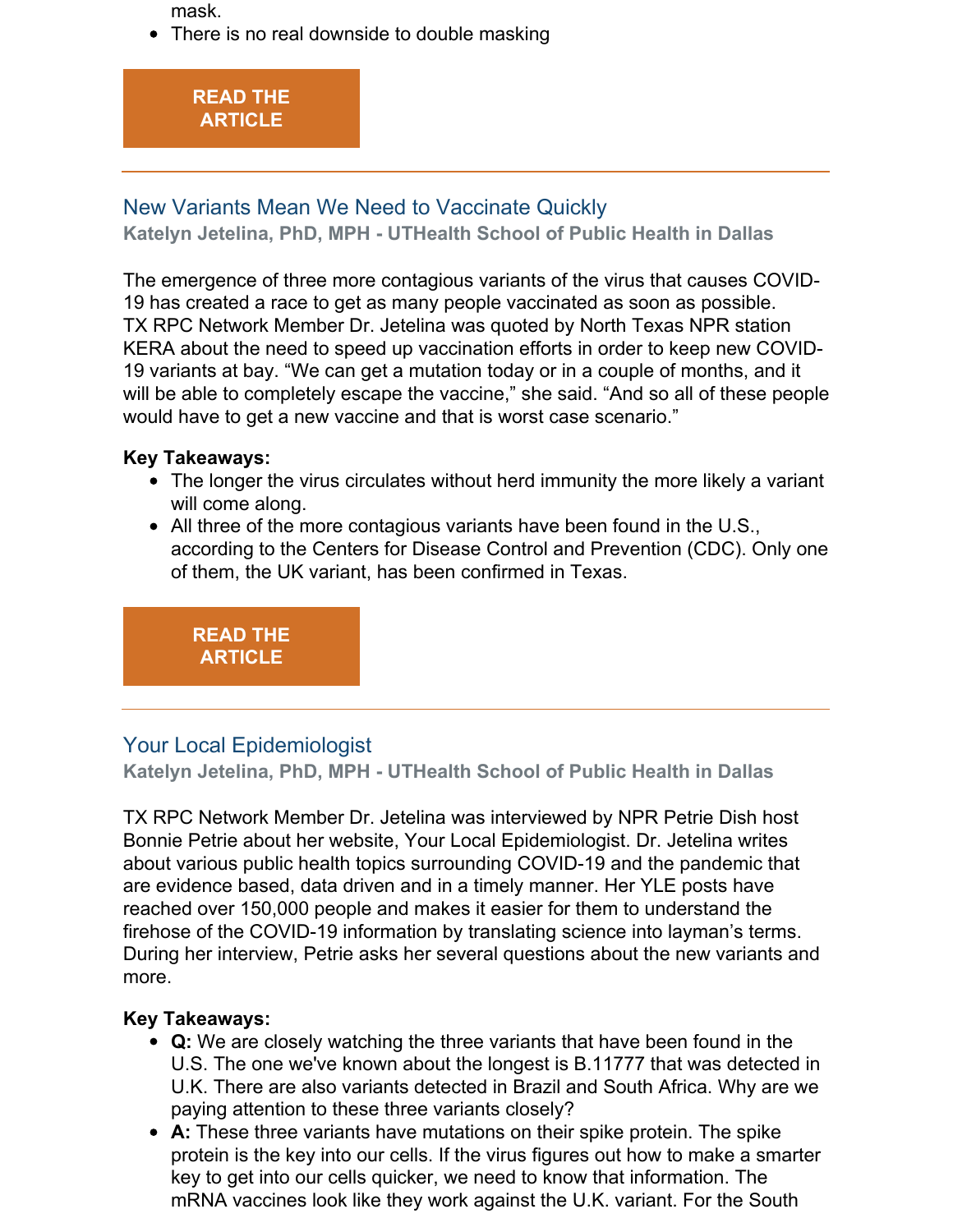African variant, the vaccines will still work but will not be as effective. However, we are very happy to hear during this past week that it will work against it.

- **Q:** According to the CDC, these new variants are more contagious. What does it mean for our lives and the precaution to take?
- **A:** For the U.K. variant, it is more transmissible. We always say that if you're in close contact with someone for more than 15 minutes, your likelihood of getting infected goes up exponentially. Well now, we have to divide that number by 2 so it's more about 7 to 8 minutes.It really underlies the important of wearing a mask, washing your hands, social distancing, and getting the vaccine.

**LISTEN TO THE NPR [INTERVIEW](https://one.npr.org/?sharedMediaId=963581010:963581012&fbclid=IwAR0Ao9LTokmy_b2RNnyR_yYZALQG6w4DSPvWXnMx8GX_ywjseYBctCCWm_U)**

**VIEW YOUR LOCAL [EPIDEMIOLOGIST](https://yourlocalepidemiologist.com/) WEBSITE**

### **TX RPC Partner Events**

#### World Obesity Day Summit

**Live Smart Texas**

#### **Thursday, March 4th, 2021**

Join Live Smart Texas as we observe World Obesity Day with a summit highlighting the impact of obesity and how we can work together to address its many root causes. Dr. Tom Farrey, Executive Director, Sports & Society Program at the Aspen Institute will be our keynote speaker. Dr. Farrey is dedicated to improving the world through sports. He founded the Sports & Society Program to convene leaders, facilitate dialogue and inspire solutions that can help sports serve the public interest. Two years later, Project Play, its signature initiative, was launched to help stakeholders build healthy communities.

After the Dr. Farrey's presentation we will have members from Live Smart Texas share how Texans are addressing the obesity epidemic in our state, and the Partnership for a Healthy Texas will present on the "State of Obesity in Texas" plus their priorities for the 87th Texas Legislative Session.

**[REGISTER](https://register.gotowebinar.com/register/8340122664445275149) HERE**

# February is Active Classrooms Month!

**Healthy Living Matters**

Research shows how much of an impact brain breaks and active learning can have on the way students feel, interact with others, and retain information. Throughout the month of February, you can participate in Active Classrooms month by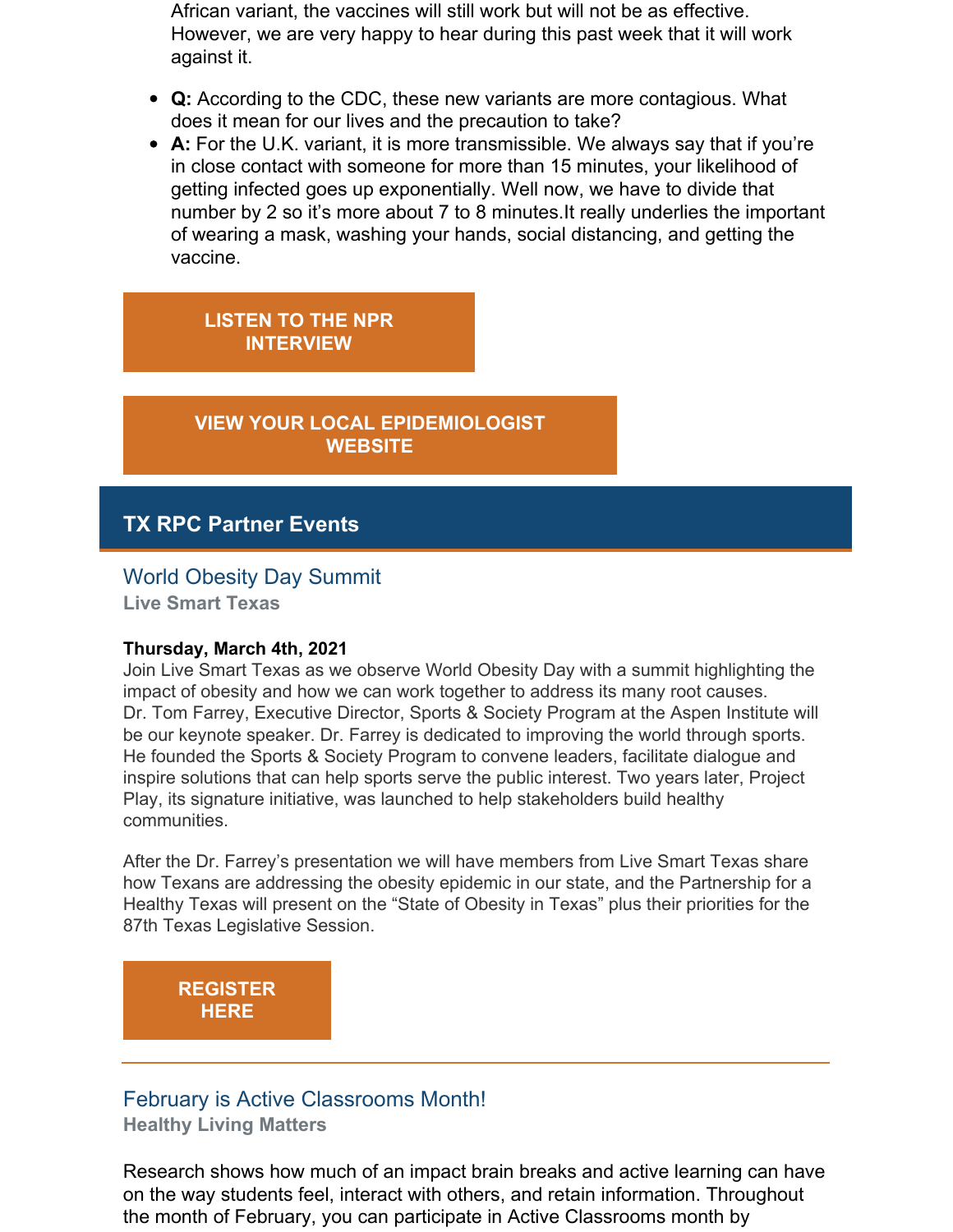showcasing the ways your classrooms integrate physical activity into learning. Active Classrooms will also host a variety of webinars for Active Classrooms Month that may be of interest to you and your school communities.

# **WATCH THE [WEBINARS](https://www.activeschoolsus.org/wp-content/uploads/2021/01/AC-Webinars-Website-PDF.pdf?utm_source=Winter+2021%3A+HLM+School+Health+Newsletter+&utm_campaign=Winter+2021+Edition%3A+HLM+School+Health+Newsletter&utm_medium=email)** Walk to School Day!

**Healthy Living Matters**

March 4, 2021 is World Obesity Day; the mission of this day is to increase awareness, encourage advocacy, improve policies and share experiences. Organizations and individuals throughout the world will be shining a light on the health issue of obesity on this day with different initiatives. In recognition of World Obesity Day, HLM is encouraging schools to host a "Walk to School Day!" Walk to School days are a great way to encourage families to get physical activity together, and also get kids minds ready to learn.

# **Recent Publications by TX RPC Researchers**

#### **Texas Population Publications**

#### **General:**

Clendennen, S. L., Mantey, D. S., **Wilkinson, A. V.,** Perry, C. L., **Harrell, M. B.**, & Loukas, A. (2021). Digital marketing of smokeless tobacco: A longitudinal analysis of exposure and initiation among young adults. *Addictive Behaviors*, 106850.

Davis, J. N.,**Pérez, A.**, Asigbee, F. M., Landry, M. J., Vandyousefi, S., Ghaddar, R., Hoover, A., Jeans, M., Nikah, K., Fischer, B., Pont, S. J., Richards, D., **Hoelscher, D.M.**, & **Van Den Berg, A. E.**(2021). School-based gardening, cooking and nutrition intervention increased vegetable intake but did not reduce BMI: Texas sprouts-a cluster randomized controlled trial. International *Journal of Behavioral Nutrition and Physical Activity*, 18(1), 1-14. **<https://doi.org/10.1186/s12966-021-01087>**

Francis, J. K., Kramer, J., Sanchez, V. K., Narain, R., Roman, H. K.,**McLeigh, J. D.**, & Lee, S. C. (2021). 19. Confidential Contraception Protections for Adolescents in Foster Care in Texas. *Journal of Adolescent Health*, *68*(2), S11.

Pike, Jordyn; Marsden, David G.;**Wilkinson, Anna V.**; Lee, Miryoung; **McCormick, Joseph B.**; and Fisher-Hoch, Susan P. (2020) "Susceptibility, Trial, and Current Use Prevalence of Cigarettes, E-cigarettes, Cigars, Snus, and Snuff Products in Mexican-Americans Adults at Texas-Mexico Border." *Journal of Family Strengths*: Vol. 20 : Iss. 1 , Article 8. Available at[:](https://urldefense.proofpoint.com/v2/url?u=http-3A__r20.rs6.net_tn.jsp-3Ff-3D001l1Mj4akUGrkA-2DlKvLmVf9SdOuVXSYgaYTkqG5LJ6SRGMjg4p3l7quPIlmlfno-2DFXSCrENYO2A8YcX0mQfEJxCVctclNyOTuVonaIcuqkt-2DwZGXR9Xah6gUeQy23wu80s-2DF7Hy6VE3ryOFPlBDLP-2D3qI8-2D7LJklkeCmv8Ph8PMMI9M5K7NA0XAvSjZYDQD7IgwETu2BYlFIMcdP9ZPnF-5FhmU2DAbvK-5FgX-26c-3Db8v8gINiGniOOmf1A3c-2DCIyc7JZyCYo2wW9B7VbZwHKm20iRHsDUNQ-3D-3D-26ch-3Dra2V4pQBxypIFSohaM3d0rPOiS1073iqkNtFowN6s-2D0LDpITmRFGFQ-3D-3D&d=DwMFaQ&c=bKRySV-ouEg_AT-w2QWsTdd9X__KYh9Eq2fdmQDVZgw&r=1HnrjCY1GmiJlYRrRioTnbNaf8hS1cnTlXCojViEPCY&m=wPxZ4RWRdKmMTsnWRXP370R5E-i3W1mcQyBMQl__VCU&s=LHxKll1638N7uxBQ0B1DrwH3fTfKs0xPLK7tvASaKfI&e=) <https://digitalcommons.library.tmc.edu/jfs/vol20/iss1/8>

Rogers, S. M., Loukas, A., **Harrell, M. B.**, Chen, B., **Springer, A.**, & Perry, C. L. (2021). Multidirectional pathways of tobacco and marijuana use, including comorbid use, among young adults (Aged 18–25 Years) in Texas: A six-wave cross-lagged model. *Journal of Adolescent Health*, 68(1), 116-122.

Szeszulski J, Lanza K, Dooley EE, Johnson A,**Knell G**, Walker TJ, Craig DW, Robertson MC, Salvo S, **Kohl III HW.** Y-PATHS: A conceptual framework for classifying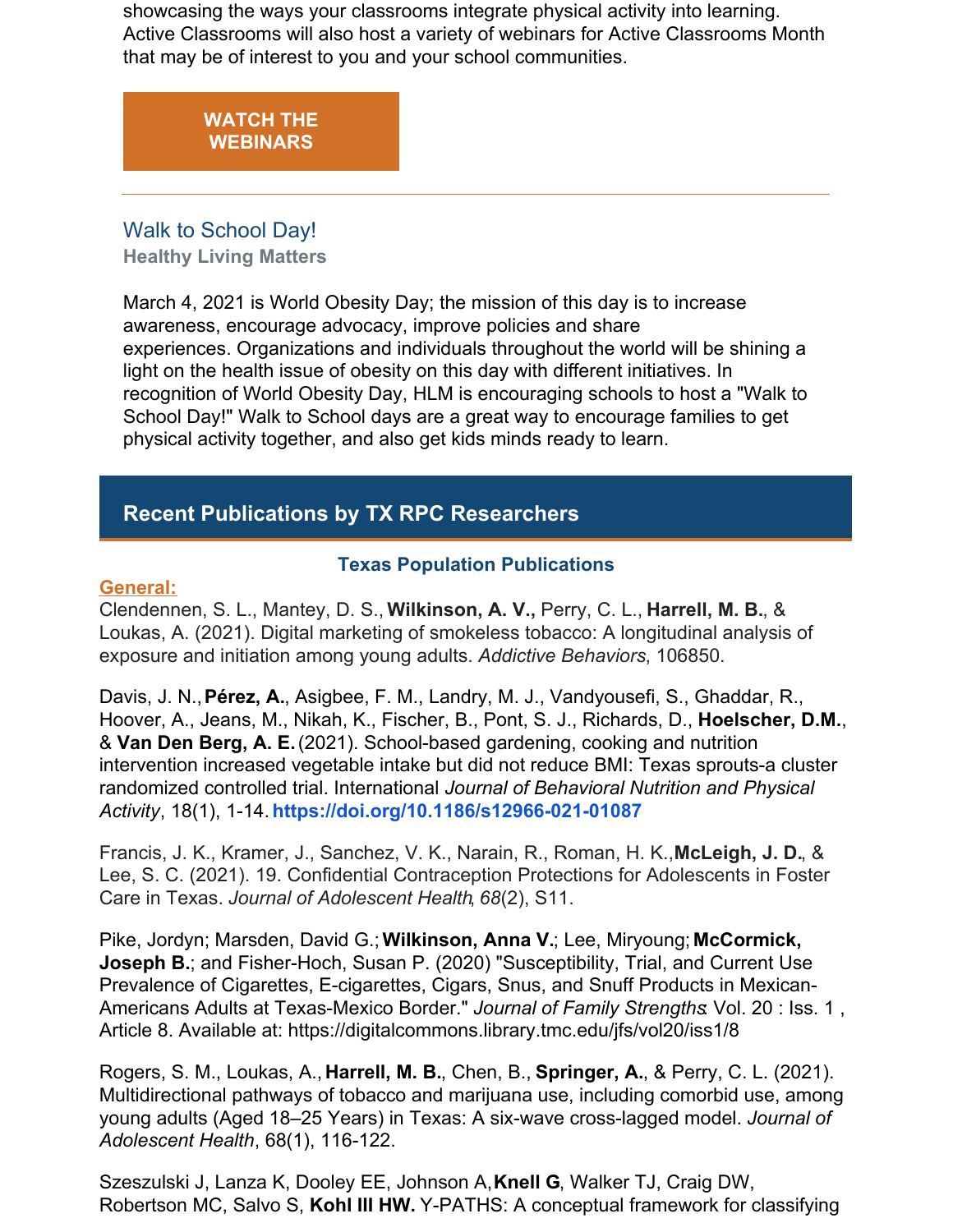the timing, how, and setting of youth physical activity. (In press: *Journal of Physical Activity & Health*)

#### **Central TX:**

Lanza, K., Alcazar, M., **Hoelscher, D. M.,** & **Kohl, H. W.** (2021). Effects of trees, gardens, and nature trails on heat index and child health: design and methods of the Green Schoolyards Project. *BMC Public Health*, 21(1), 1-12. 98. **<https://doi.org/10.1186/s12889-020-10128-2>**

#### **South TX:**

Mungia, R., Case, K., **Valerio, M. A.**, Mendoza, M., Taverna, M., de la Rosa, E. M., Nguyen, T., Saenz, G., Winkler, P., & Tsevat, J. (2021). Development of an E-Cigarettes Education and Cessation Program: A South Texas Oral Health Network Study. *Health Promotion Practice*, 22(1), 18-20.

Prochnow, T., Meyer, M. R. U., Patterson, M. S., Trost, S. G., Gómez, L., &**Sharkey, J**. (2021). Active Play Network Influences on Physical Activity Among Children Living in Texas Colonias. *Family & Community Health*.

#### **Non-Texas Population Publications:**

Almandoz, J. P., Xie, L., Schellinger, J. N., Mathew, M. S., Bismar, N., Ofori, A., Kukreja, S., Schneider, B., Vidot, D., & **Messiah, S. E.** (2021). Substance use, mental health and weight-related behaviours during the COVID-19 pandemic in people with obesity. *Clinical Obesity*, e12440. doi: 10.1111/cob.12440.

Haidar, A., Khoei, A., Alex, S. E., Blick, C., Lopez, E., Wendt, S., Ghanta, R., Almohamad, M., Cousins, S., Noyola, J., Tien, J., **Markham, C., & Sharma, S. V.** (2021). Community-academic partnerships to promote health literacy and address social needs among low-income families during COVID-19. *Journal of Nutrition Education and Behavior*, 53(1), 75-78.

Holcomb, J. L., **Walton, G. H.**, Sokale, I. O., Ferguson, G. M.,**Schick, V. R.**, & Highfield, L. (2021). Developing and Evaluating a Quality Improvement Intervention to Facilitate Patient Navigation in the Accountable Health Communities Model. *Frontiers in Medicine*, *8*, 19.

McNeely, C., Sanchez, V. K., **Jetelina, K. K.,** Tiro, J., & Francis, J. K. (2021). 66. Level of Acculturation of Hispanic Mothers and Conversations With Their Daughters About Reproductive Health Topics. *Journal of Adolescent Health*, *68*(2), S36.

King, K. G.,**Delclos, G. L.**, Brown, E. L., Emery, S. T., Yamal, J. M., & Emery, R. J. (2021). An Assessment of Outpatient Clinic Room Ventilation Systems and Possible Relationship to Disease Transmission. *American Journal of Infection Control*.

Mantey, D. S., Omega-Njemnobi, O., Ruiz, F. A., Vaughn, T. L.,**Kelder, S. H.,**& **Springer, A. E.** (2021). Association between observing peers vaping on campus and Ecigarette use and susceptibility in middle and high school students. *Drug and Alcohol Dependence*, 219, 108476.

**Page, R. L.**, **Montalvo‐Liendo, N.**, Nava, A., & Chilton, J. (2021). 'Now My Eyes are Open': Latina women's experiences in long‐term support groups for intimate partner violence survivors. *International Journal of Mental Health Nursing.*

**Pérez, A.**, Kuk, A. E., Bluestein, M. A.,**Harrell, M. B.**, Perry, C. L., & Chen, B. (2021). Prospective estimation of the age of initiation of hookah use among youth: Findings from